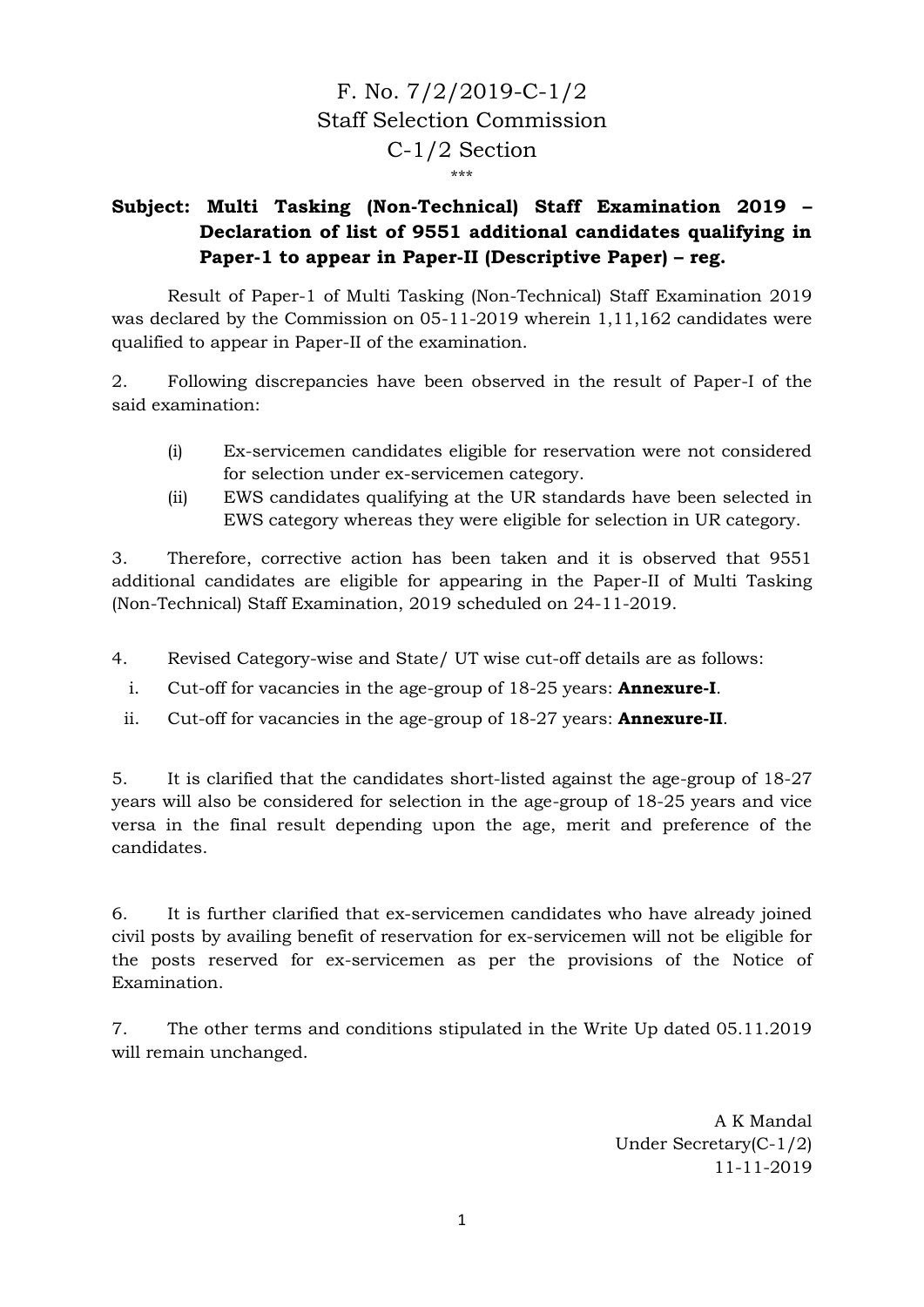| <b>Region</b> | State/UT             | State/UT | Category          |              | <b>Cut-off Details</b> |
|---------------|----------------------|----------|-------------------|--------------|------------------------|
|               |                      | Code     |                   | <b>Marks</b> | Date of Birth          |
|               |                      |          |                   |              | (DD-MM-YYYY)           |
| <b>CR</b>     | <b>BIHAR</b>         | T        | EWS               | 79.69569     | 22-12-1996             |
| <b>CR</b>     | <b>BIHAR</b>         | T        | SC                | 76.26407     | 15-05-1998             |
| CR            | <b>BIHAR</b>         | I        | ST                | 62.52230     | 12-12-1990             |
| CR.           | <b>BIHAR</b>         | T        | <b>ESM</b>        | 20.71617     | 05-06-1984             |
| CR            | <b>BIHAR</b>         | T        | HH                | 50.44318     | 14-12-1996             |
| CR            | <b>BIHAR</b>         | ı        | <b>OBC</b>        | 81.80914     | 07-09-1996             |
| <b>CR</b>     | <b>BIHAR</b>         | T        | VH                | 75.15632     | 01-01-1987             |
| CR            | <b>BIHAR</b>         | T        | <b>PWD-OTHERS</b> | 49.55840     | 06-05-2001             |
| CR            | <b>BIHAR</b>         | T        | UR                | 82.36132     | 20-10-1996             |
| <b>CR</b>     | <b>UTTAR PRADESH</b> | J        | EWS               | 72.78993     | 27-02-1998             |
| CR            | <b>UTTAR PRADESH</b> | J        | <b>SC</b>         | 73.27002     | 02-10-1998             |
| <b>CR</b>     | <b>UTTAR PRADESH</b> | J        | <b>ST</b>         | 57.65262     | 22-08-1997             |
| <b>CR</b>     | <b>UTTAR PRADESH</b> | J        | <b>ESM</b>        | 20.58812     | 01-07-1984             |
| <b>CR</b>     | UTTAR PRADESH        | J        | OН                | 65.08591     | 10-06-2001             |
| <b>CR</b>     | <b>UTTAR PRADESH</b> | J        | HH                | 44.04896     | 08-10-1992             |
| <b>CR</b>     | <b>UTTAR PRADESH</b> | J        | OBC               | 73.26930     | 11-08-1992             |
| <b>CR</b>     | <b>UTTAR PRADESH</b> | J        | VH                | 64.28865     | 10-12-1997             |
| <b>CR</b>     | <b>UTTAR PRADESH</b> | J        | PWD-OTHERS        | 51.59329     | 17-04-1991             |
| CR.           | <b>UTTAR PRADESH</b> | J        | UR                | 75.82355     | 06-06-1998             |
| ER            | A&N ISLANDS          | N        | EWS               | 67.05389     | 04-09-1997             |
| ER            | A&N ISLANDS          | N        | <b>SC</b>         | 70.61274     | 21-05-1998             |
| ER            | A&N ISLANDS          | N        | ST                | 57.15903     | 04-11-1996             |
| ER            | A&N ISLANDS          | N        | ESM               | 20.17254     | 27-04-1976             |
| ER            | A&N ISLANDS          | Ν        | HH                | 28.96852     | 01-02-1985             |
| ER            | A&N ISLANDS          | N        | <b>OBC</b>        | 69.56512     | 18-06-1996             |
| ER            | A&N ISLANDS          | N        | VH                | 50.81808     | 10-07-1996             |
| ER            | A&N ISLANDS          | N        | UR                | 71.99531     | 28-06-1999             |
| ER            | <b>JHARKHAND</b>     | Κ        | <b>EWS</b>        | 79.55977     | 31-12-1994             |
| ER            | <b>JHARKHAND</b>     | Κ        | SC                | 75.70433     | 08-02-1995             |
| ER            | JHARKHAND            | Κ        | ST                | 66.89242     | 10-06-1995             |
| ER            | JHARKHAND            | К        | HH                | 54.07415     | 03-10-1992             |
| ER            | <b>JHARKHAND</b>     | К        | OBC               | 83.95711     | 05-01-1995             |
| ER            | <b>JHARKHAND</b>     | Κ        | UR                | 84.99074     | 12-07-1996             |
| ER            | <b>ODISHA</b>        | L        | <b>EWS</b>        | 72.64434     | 20-02-1996             |
| ER            | <b>ODISHA</b>        | L        | <b>SC</b>         | 71.68000     | 25-02-1995             |

## **Annexure I - Cut-off details for vacancies in the age-group of 18-25 years:**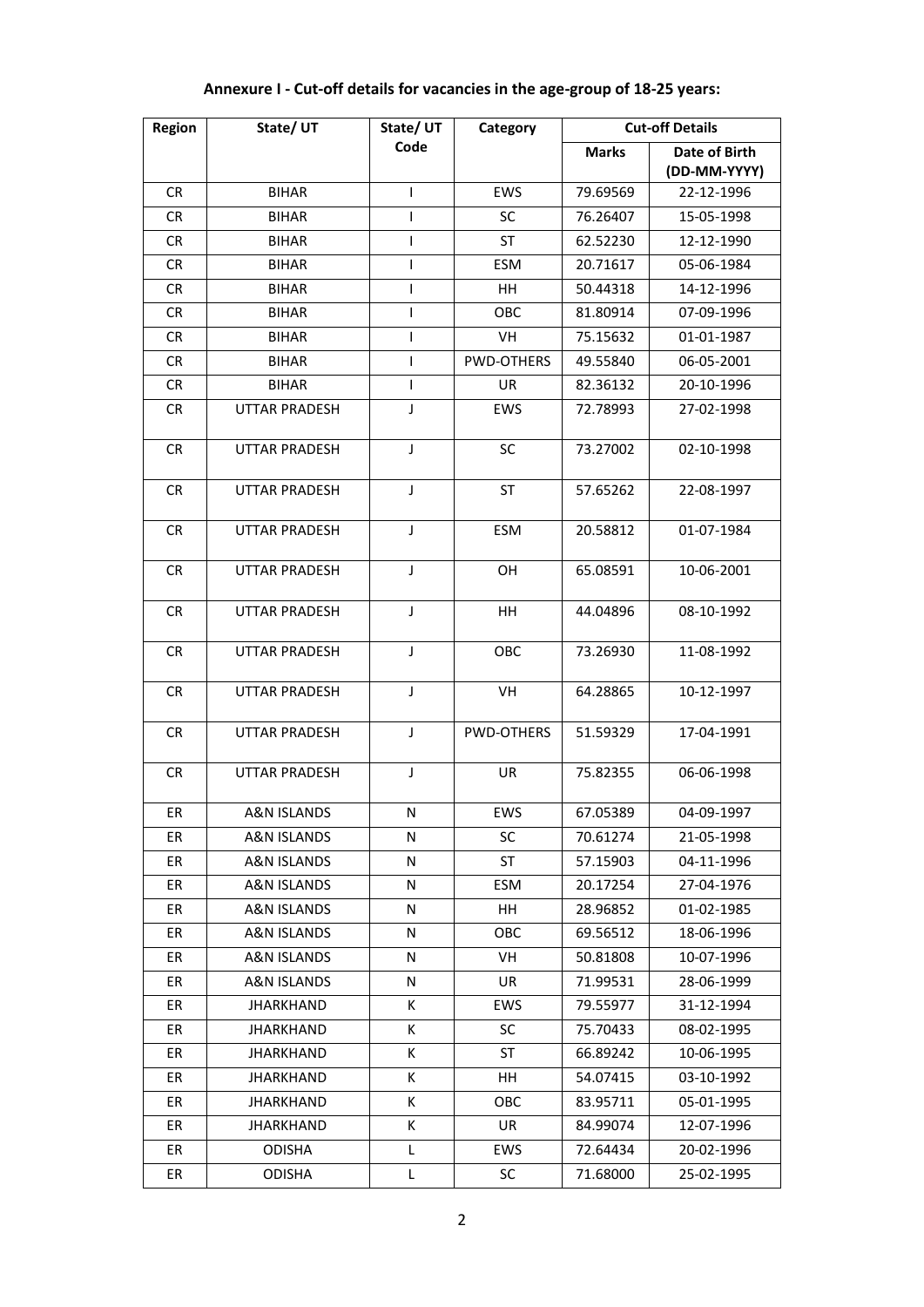| ER         | <b>ODISHA</b>       | L              | ST                | 57.78820 | 21-05-1990 |
|------------|---------------------|----------------|-------------------|----------|------------|
| ER         | <b>ODISHA</b>       | L              | ESM               | 23.10674 | 15-05-1993 |
| ER         | <b>ODISHA</b>       | L              | OH                | 59.70389 | 10-06-1993 |
| ER         | <b>ODISHA</b>       | L              | HH                | 38.22616 | 06-07-1987 |
| ER         | <b>ODISHA</b>       | L              | OBC               | 71.59856 | 05-09-1996 |
| ER         | <b>ODISHA</b>       | L              | VH.               | 58.97885 | 05-11-1997 |
| ER         | <b>ODISHA</b>       | L              | UR                | 73.58434 | 05-11-2000 |
| ER         | <b>WEST BENGAL</b>  | М              | <b>EWS</b>        | 67.15732 | 16-03-1995 |
| ER         | <b>WEST BENGAL</b>  | М              | <b>SC</b>         | 71.90743 | 14-08-1996 |
| ER         | <b>WEST BENGAL</b>  | М              | ST                | 56.75803 | 04-05-1996 |
| ER         | <b>WEST BENGAL</b>  | М              | ESM               | 20.05050 | 06-09-1983 |
| ER         | <b>WEST BENGAL</b>  | М              | OH                | 59.64524 | 02-03-1991 |
| ER         | <b>WEST BENGAL</b>  | М              | HH                | 39.99556 | 19-07-1996 |
| ER         | <b>WEST BENGAL</b>  | M              | <b>OBC</b>        | 70.24935 | 08-07-1996 |
| ER         | <b>WEST BENGAL</b>  | М              | VH                | 52.67109 | 11-10-1998 |
| ER         | <b>WEST BENGAL</b>  | м              | <b>PWD-OTHERS</b> | 34.53013 | 01-03-2000 |
| ER         | <b>WEST BENGAL</b>  | М              | UR                | 75.25511 | 06-11-1999 |
| KKR        | KARNATAKA           | 6              | <b>EWS</b>        | 71.47235 | 10-09-1997 |
| <b>KKR</b> | KARNATAKA           | 6              | <b>SC</b>         | 72.46556 | 31-07-1990 |
| <b>KKR</b> | KARNATAKA           | 6              | ST                | 55.53327 | 08-11-1997 |
| <b>KKR</b> | KARNATAKA           | 6              | <b>ESM</b>        | 25.29678 | 15-01-1986 |
| KKR        | KARNATAKA           | 6              | OH                | 59.32158 | 10-02-1994 |
| <b>KKR</b> | KARNATAKA           | 6              | HH.               | 33.39524 | 03-05-1992 |
| <b>KKR</b> | KARNATAKA           | 6              | <b>OBC</b>        | 79.14262 | 06-10-1992 |
| <b>KKR</b> | KARNATAKA           | 6              | <b>PWD-OTHERS</b> | 30.11588 | 11-03-1998 |
| <b>KKR</b> | KARNATAKA           | 6              | UR                | 75.27146 | 12-05-1995 |
| <b>KKR</b> | KERALA              | 7              | <b>EWS</b>        | 73.27002 | 16-10-1994 |
| KKR        | <b>KERALA</b>       | 7              | <b>SC</b>         | 70.12346 | 30-05-1995 |
| <b>KKR</b> | <b>KERALA</b>       | $\overline{7}$ | ST                | 57.66536 | 16-10-1991 |
| KKR        | KERALA              | 7              | ESM               | 20.65017 | 30-05-1968 |
| KKR        | KERALA              | $\overline{7}$ | HH                | 40.08021 | 09-09-1996 |
| KKR        | KERALA              | 7              | ОВС               | 80.03312 | 15-09-1994 |
| KKR        | KERALA              | $\overline{7}$ | UR                | 81.41389 | 20-02-1996 |
| <b>MPR</b> | CHHATTISGARH        | W              | EWS               | 69.53901 | 25-08-1996 |
| <b>MPR</b> | CHHATTISGARH        | W              | <b>SC</b>         | 71.51835 | 19-06-1996 |
| <b>MPR</b> | <b>CHHATTISGARH</b> | W              | ST                | 61.45876 | 04-10-1997 |
| <b>MPR</b> | <b>CHHATTISGARH</b> | W              | OBC               | 72.83796 | 06-03-1998 |
| <b>MPR</b> | CHHATTISGARH        | W              | UR                | 75.17623 | 16-09-1994 |
| <b>MPR</b> | MADHYA PRADESH      | Y              | EWS               | 77.44471 | 01-01-1995 |
| <b>MPR</b> | MADHYA PRADESH      | Υ              | <b>SC</b>         | 72.76914 | 18-10-1995 |
| <b>MPR</b> | MADHYA PRADESH      | Υ              | ST                | 61.67141 | 15-08-1995 |
| <b>MPR</b> | MADHYA PRADESH      | Y              | OH                | 64.13908 | 28-12-1986 |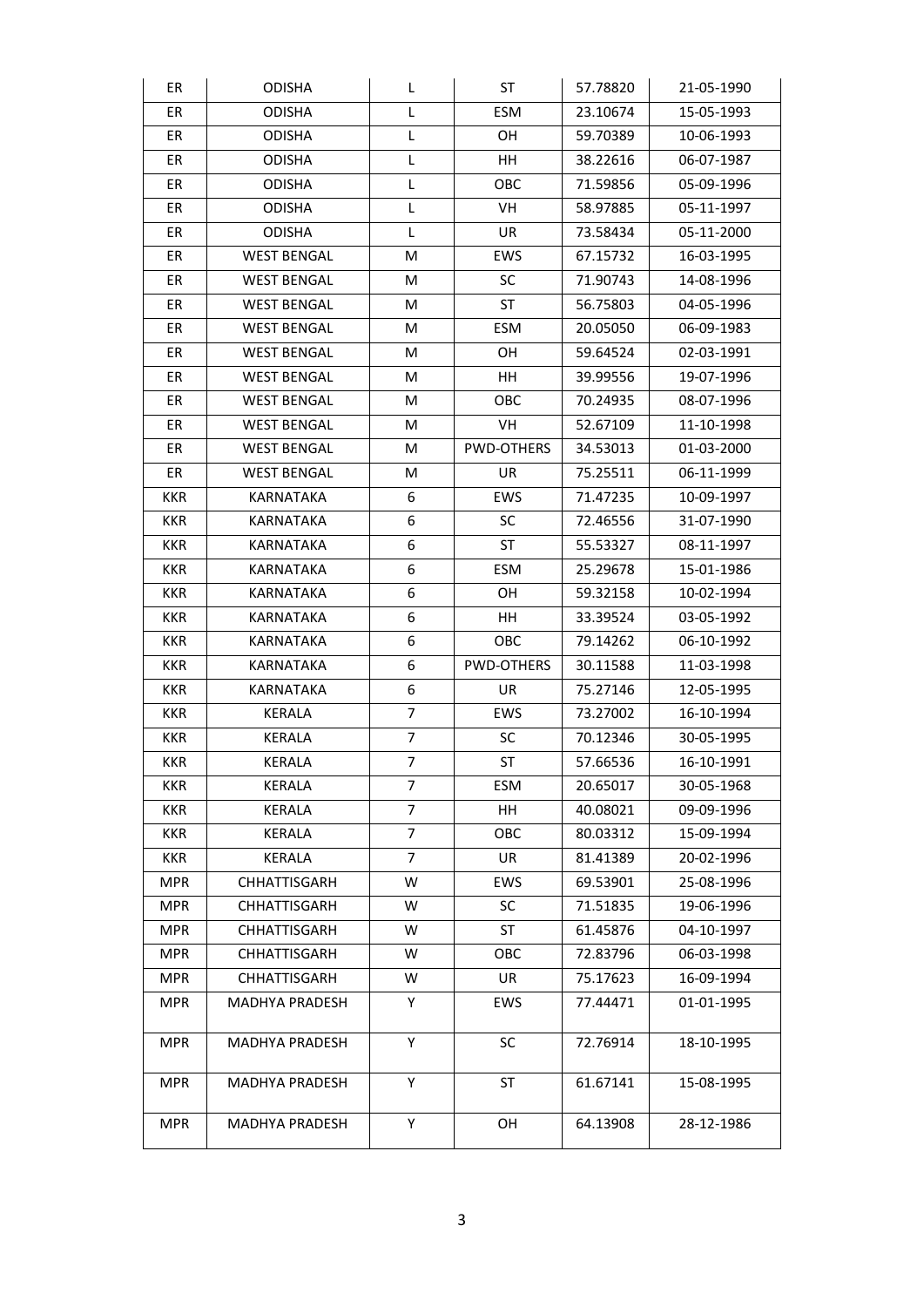| <b>MPR</b> | MADHYA PRADESH        | Y | ΗH         | 47.66718 | 25-03-1992 |
|------------|-----------------------|---|------------|----------|------------|
| <b>MPR</b> | <b>MADHYA PRADESH</b> | Y | OBC        | 79.21103 | 13-10-1997 |
| <b>MPR</b> | <b>MADHYA PRADESH</b> | Y | VH         | 63.78862 | 25-10-1996 |
| <b>MPR</b> | MADHYA PRADESH        | Υ | UR         | 80.46620 | 12-12-1997 |
| <b>NER</b> | ASSAM                 | Q | <b>EWS</b> | 66.95599 | 10-04-1996 |
| NER.       | ASSAM                 | Q | SC         | 69.85760 | 21-01-1990 |
| <b>NER</b> | ASSAM                 | Q | ST         | 61.38478 | 02-03-1990 |
| <b>NER</b> | ASSAM                 | Q | ESM        | 20.01917 | 18-04-1972 |
| <b>NER</b> | ASSAM                 | Q | OН         | 58.63537 | 28-10-1992 |
| <b>NER</b> | ASSAM                 | Q | HH         | 36.66734 | 03-06-1998 |
| <b>NER</b> | ASSAM                 | Q | OBC.       | 69.24833 | 05-10-1995 |
| <b>NER</b> | ASSAM                 | Q | VH         | 50.70545 | 16-02-1996 |
| <b>NER</b> | ASSAM                 | Q | PWD-OTHERS | 33.98300 | 11-05-2001 |
| <b>NER</b> | ASSAM                 | Q | UR         | 71.34438 | 10-02-1996 |
| <b>NER</b> | MEGHALAYA             | S | <b>EWS</b> | 66.81216 | 18-01-1995 |
| <b>NER</b> | MEGHALAYA             | S | <b>SC</b>  | 69.67156 | 04-12-1989 |
| <b>NER</b> | MEGHALAYA             | S | OН         | 58.63537 | 28-10-1992 |
| NER.       | MEGHALAYA             | S | HH.        | 28.77347 | 08-11-1986 |
| <b>NER</b> | MEGHALAYA             | S | <b>OBC</b> | 69.07396 | 04-02-1995 |
| <b>NER</b> | MEGHALAYA             | S | VH         | 50.03767 | 15-06-1997 |
| <b>NER</b> | MEGHALAYA             | S | UR         | 70.85914 | 20-05-1997 |
| <b>NER</b> | NAGALAND              | U | <b>EWS</b> | 66.65369 | 01-12-1995 |
| <b>NER</b> | NAGALAND              | U | <b>SC</b>  | 69.34835 | 14-08-1991 |
| <b>NER</b> | NAGALAND              | U | ST         | 62.23161 | 18-12-1995 |
| <b>NER</b> | NAGALAND              | U | ESM        | 20.53008 | 14-07-1983 |
| <b>NER</b> | NAGALAND              | U | овс        | 69.04950 | 15-03-1994 |
| <b>NER</b> | NAGALAND              | U | PWD-OTHERS | 32.27450 | 02-01-2001 |
| <b>NER</b> | NAGALAND              | U | UR         | 70.43627 | 17-01-1996 |
| NER        | <b>TRIPURA</b>        | V | EWS        | 66.62844 | 04-04-1996 |
| <b>NER</b> | <b>TRIPURA</b>        | V | ST         | 59.88511 | 08-02-1996 |
| <b>NER</b> | <b>TRIPURA</b>        | V | <b>OBC</b> | 69.24224 | 29-09-1994 |
| NER        | <b>TRIPURA</b>        | V | UR         | 71.04735 | 25-03-2000 |
| NR.        | <b>DELHI</b>          | F | <b>EWS</b> | 70.45727 | 15-05-1996 |
| NR.        | DELHI                 | F | <b>SC</b>  | 74.82936 | 01-01-1993 |
| NR.        | DELHI                 | F | ST         | 65.51915 | 12-05-1994 |
| NR         | DELHI                 | F | ESM        | 20.10277 | 19-09-1978 |
| NR.        | DELHI                 | F | OH         | 60.44800 | 01-08-1988 |
| NR.        | DELHI                 | F | HH         | 32.07899 | 10-04-1996 |
| NR         | DELHI                 | F | <b>OBC</b> | 70.86751 | 05-06-1998 |
| NR         | DELHI                 | F | VH         | 57.53797 | 09-12-1994 |
| NR.        | DELHI                 | F | PWD-OTHERS | 38.53687 | 07-05-1991 |
| NR         | DELHI                 | F | UR         | 75.56301 | 03-03-2000 |
| NR         | RAJASTHAN             | G | EWS        | 81.61329 | 05-04-1997 |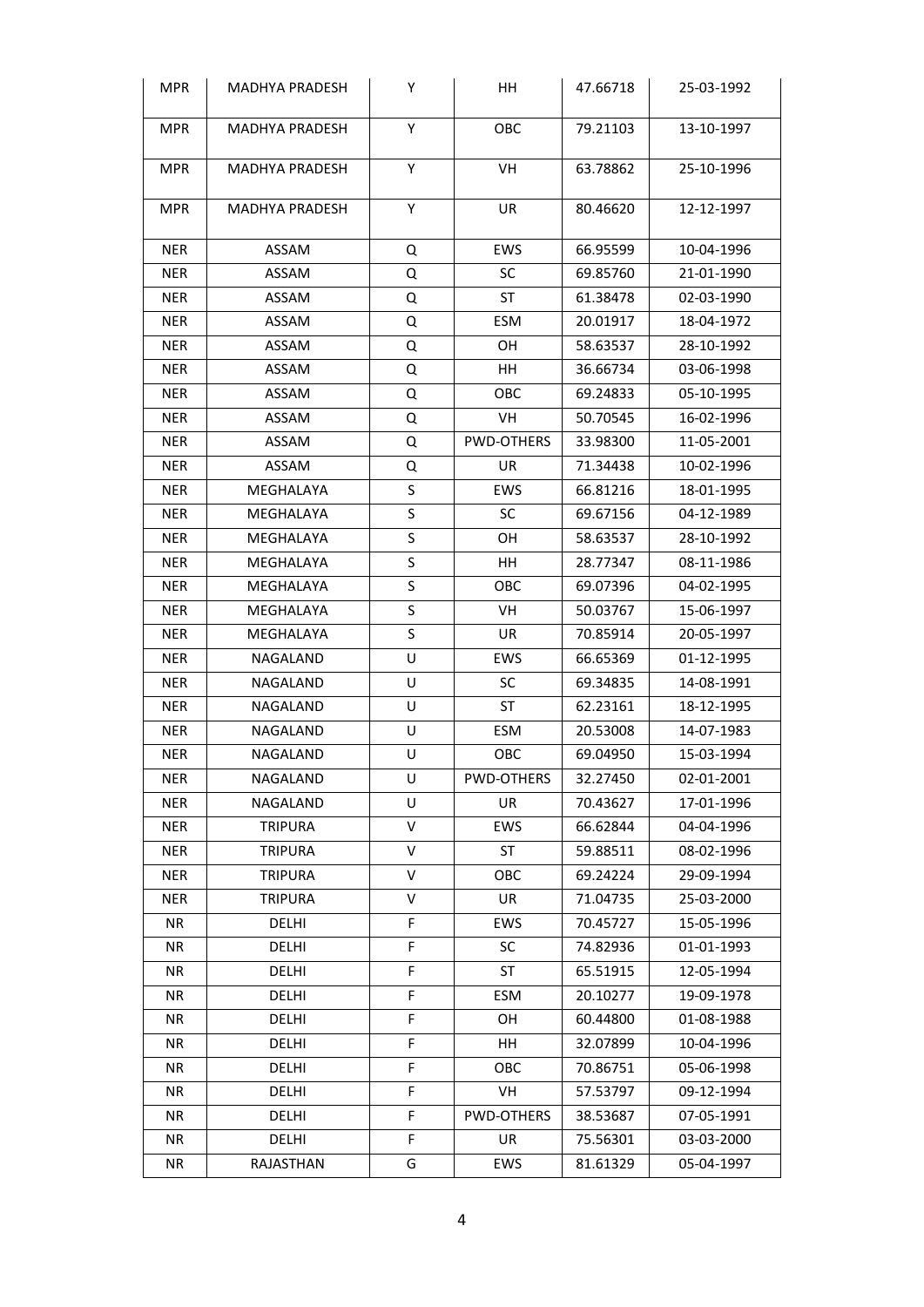| NR.        | RAJASTHAN                  | G  | <b>SC</b>  | 76.34463 | 05-06-1992 |
|------------|----------------------------|----|------------|----------|------------|
| NR.        | <b>RAJASTHAN</b>           | G  | ST         | 80.26369 | 01-07-1992 |
| NR.        | RAJASTHAN                  | G  | <b>ESM</b> | 20.23979 | 07-08-1982 |
| NR.        | RAJASTHAN                  | G  | OH.        | 69.53928 | 11-05-1993 |
| NR.        | RAJASTHAN                  | G  | HH.        | 37.44675 | 10-11-1997 |
| NR.        | RAJASTHAN                  | G  | OBC        | 79.77806 | 15-07-1996 |
| NR.        | RAJASTHAN                  | G  | VH.        | 63.76763 | 02-11-1999 |
| NR.        | RAJASTHAN                  | G  | UR         | 84.45311 | 07-04-1997 |
| NR.        | UTTARAKHAND                | н  | <b>EWS</b> | 69.13637 | 23-12-1995 |
| NR.        | <b>UTTARAKHAND</b>         | н  | <b>SC</b>  | 71.68752 | 10-01-1996 |
| NR.        | UTTARAKHAND                | н  | ST         | 60.92299 | 28-06-1995 |
| NR.        | UTTARAKHAND                | н  | ESM        | 25.15692 | 11-01-1982 |
| NR.        | UTTARAKHAND                | н  | OH         | 61.93971 | 16-11-1995 |
| NR.        | UTTARAKHAND                | н  | HH.        | 30.24524 | 10-06-1986 |
| NR.        | <b>UTTARAKHAND</b>         | н  | ОВС        | 69.62224 | 26-12-1998 |
| NR.        | UTTARAKHAND                | н  | VH.        | 53.42030 | 29-08-1996 |
| NR.        | UTTARAKHAND                | H  | UR.        | 72.62972 | 01-07-2000 |
| NWR        | CHANDIGARH                 | A  | <b>EWS</b> | 84.08396 | 09-06-1995 |
| <b>NWR</b> | CHANDIGARH                 | A  | <b>SC</b>  | 89.99595 | 31-10-1992 |
| <b>NWR</b> | CHANDIGARH                 | Α  | ST         | 76.41723 | 07-12-2000 |
| <b>NWR</b> | CHANDIGARH                 | A  | OH.        | 70.71688 | 30-09-1992 |
| <b>NWR</b> | CHANDIGARH                 | A  | овс        | 81.00810 | 07-11-1996 |
| <b>NWR</b> | CHANDIGARH                 | A  | VH.        | 69.62123 | 15-04-1988 |
| <b>NWR</b> | CHANDIGARH                 | A  | UR         | 90.08735 | 01-09-1994 |
| NWR        | HIMACHAL PRADESH           | D  | ST         | 70.68394 | 07-08-1994 |
| NWR        | JAMMU & KASHMIR            | В  | ST         | 71.99527 | 16-05-1990 |
| <b>NWR</b> | <b>JAMMU &amp; KASHMIR</b> | B  | <b>OBC</b> | 78.73293 | 17-05-1999 |
| NWR        | JAMMU & KASHMIR            | В  | UR         | 81.49729 | 10-12-1998 |
| <b>NWR</b> | <b>PUNJAB</b>              | E  | <b>ESM</b> | 20.55314 | 10-02-1978 |
| <b>NWR</b> | <b>PUNJAB</b>              | E. | OBC        | 81.38606 | 10-08-1996 |
| <b>NWR</b> | <b>PUNJAB</b>              | E  | UR         | 89.66431 | 16-08-1998 |
| SR         | <b>ANDHRA PRADESH</b>      | 3  | SC         | 82.17379 | 18-11-1995 |
| <b>SR</b>  | <b>ANDHRA PRADESH</b>      | 3  | ESM        | 21.02596 | 30-08-1977 |
| <b>SR</b>  | ANDHRA PRADESH             | 3  | OBC        | 87.87823 | 08-06-1994 |
| SR         | ANDHRA PRADESH             | 3  | UR         | 87.54026 | 14-04-1996 |
| SR         | TELANGANA                  | 4  | <b>EWS</b> | 83.03995 | 22-08-1996 |
| SR         | TELANGANA                  | 4  | SC         | 76.99543 | 01-10-1989 |
| SR         | TELANGANA                  | 4  | ST         | 79.03125 | 31-08-1994 |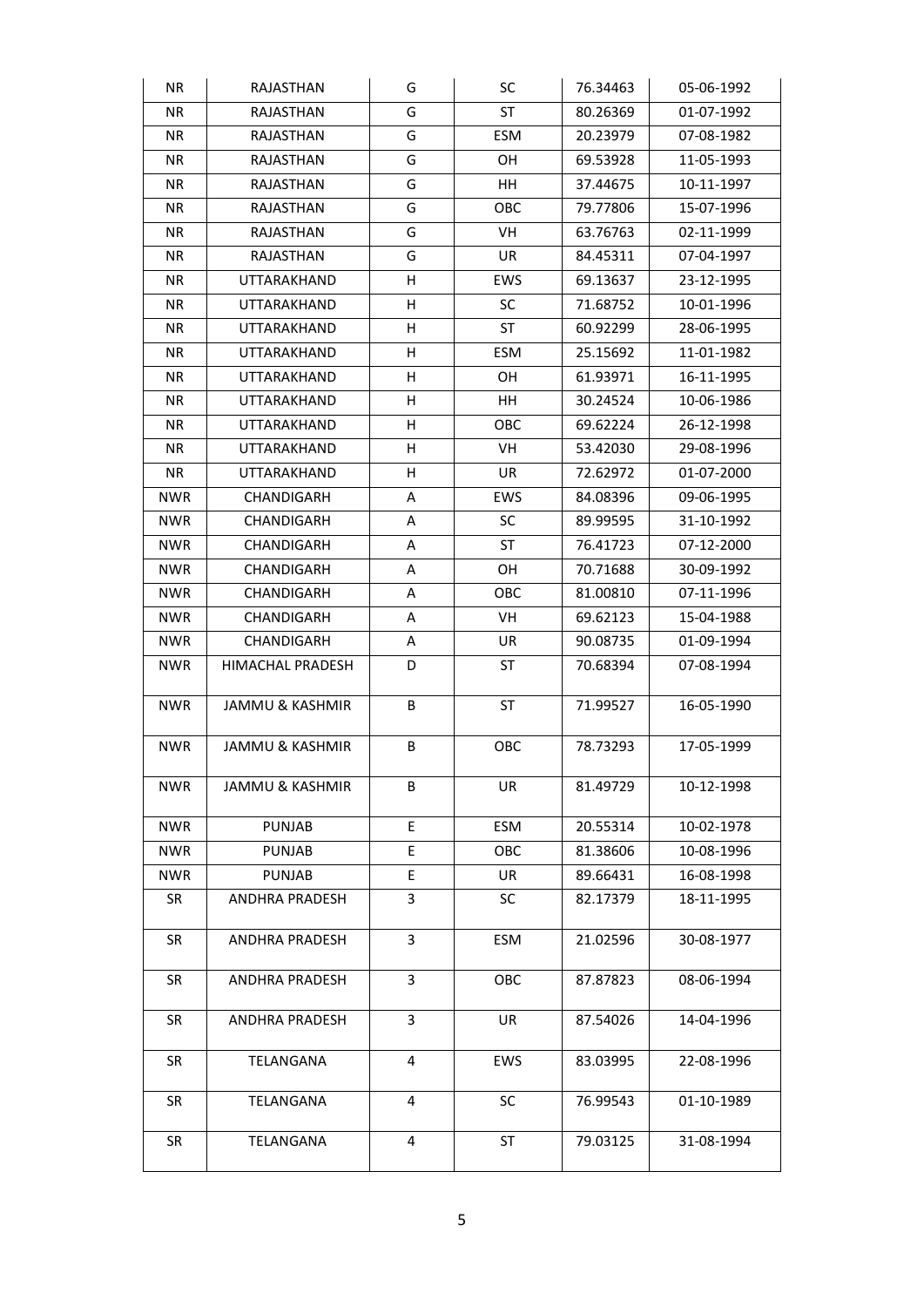| SR        | TELANGANA                                        | 4            | OH         | 70.93117 | 18-06-1982 |
|-----------|--------------------------------------------------|--------------|------------|----------|------------|
| SR        | TELANGANA                                        | 4            | OBC        | 84.80132 | 16-06-1993 |
| <b>SR</b> | TELANGANA                                        | 4            | UR         | 84.45158 | 06-08-1994 |
| <b>SR</b> | PUDUCHERRY & TAMIL<br><b>NADU</b>                | 5            | EWS        | 66.50249 | 22-04-1998 |
| SR        | PUDUCHERRY & TAMIL<br><b>NADU</b>                | 5            | SC         | 66.03877 | 09-01-1990 |
| <b>SR</b> | PUDUCHERRY & TAMIL<br><b>NADU</b>                | 5            | <b>ST</b>  | 60.67194 | 08-08-1995 |
| <b>SR</b> | PUDUCHERRY & TAMIL<br><b>NADU</b>                | 5            | ESM        | 20.05485 | 02-05-1982 |
| <b>SR</b> | PUDUCHERRY & TAMIL<br><b>NADU</b>                | 5            | OH         | 58.75898 | 01-06-1987 |
| <b>SR</b> | PUDUCHERRY & TAMIL<br><b>NADU</b>                | 5            | HH         | 31.15799 | 17-04-1993 |
| <b>SR</b> | <b>PUDUCHERRY &amp; TAMIL</b><br>NADU            | 5            | <b>OBC</b> | 71.12419 | 30-05-1995 |
| <b>SR</b> | PUDUCHERRY & TAMIL<br><b>NADU</b>                | 5            | VH         | 55.70427 | 06-08-1994 |
| <b>SR</b> | PUDUCHERRY & TAMIL<br><b>NADU</b>                | 5            | PWD-OTHERS | 30.17028 | 16-11-1996 |
| <b>SR</b> | PUDUCHERRY & TAMIL<br><b>NADU</b>                | 5            | UR         | 72.57797 | 15-08-1995 |
| <b>WR</b> | DAMAN, DIU AND<br>GOA                            | Z            | OBC        | 75.55245 | 31-05-1994 |
| <b>WR</b> | DAMAN, DIU AND<br><b>GOA</b>                     | Z            | UR         | 76.86146 | 13-09-1995 |
| <b>WR</b> | <b>GUJARAT, DADRA AND</b><br><b>NAGAR HAVELI</b> | $\mathbf{1}$ | EWS        | 70.50799 | 05-07-1998 |
| WR        | <b>GUJARAT, DADRA AND</b><br>NAGAR HAVELI        | $\mathbf{1}$ | SC         | 79.42129 | 09-06-1992 |
| <b>WR</b> | GUJARAT, DADRA AND<br><b>NAGAR HAVELI</b>        | 1            | ST         | 69.09770 | 15-06-1991 |
| <b>WR</b> | GUJARAT, DADRA AND<br><b>NAGAR HAVELI</b>        | $\mathbf{1}$ | ESM        | 20.06861 | 03-11-1986 |
| <b>WR</b> | GUJARAT, DADRA AND<br><b>NAGAR HAVELI</b>        | $\mathbf{1}$ | OH         | 64.86835 | 01-01-1996 |
| <b>WR</b> | GUJARAT, DADRA AND<br><b>NAGAR HAVELI</b>        | 1            | HH         | 38.37646 | 18-10-1984 |
| WR        | GUJARAT, DADRA AND<br><b>NAGAR HAVELI</b>        | $\mathbf{1}$ | OBC        | 74.06524 | 10-05-1998 |
| <b>WR</b> | GUJARAT, DADRA AND<br><b>NAGAR HAVELI</b>        | $\mathbf{1}$ | PWD-OTHERS | 35.72930 | 15-06-1997 |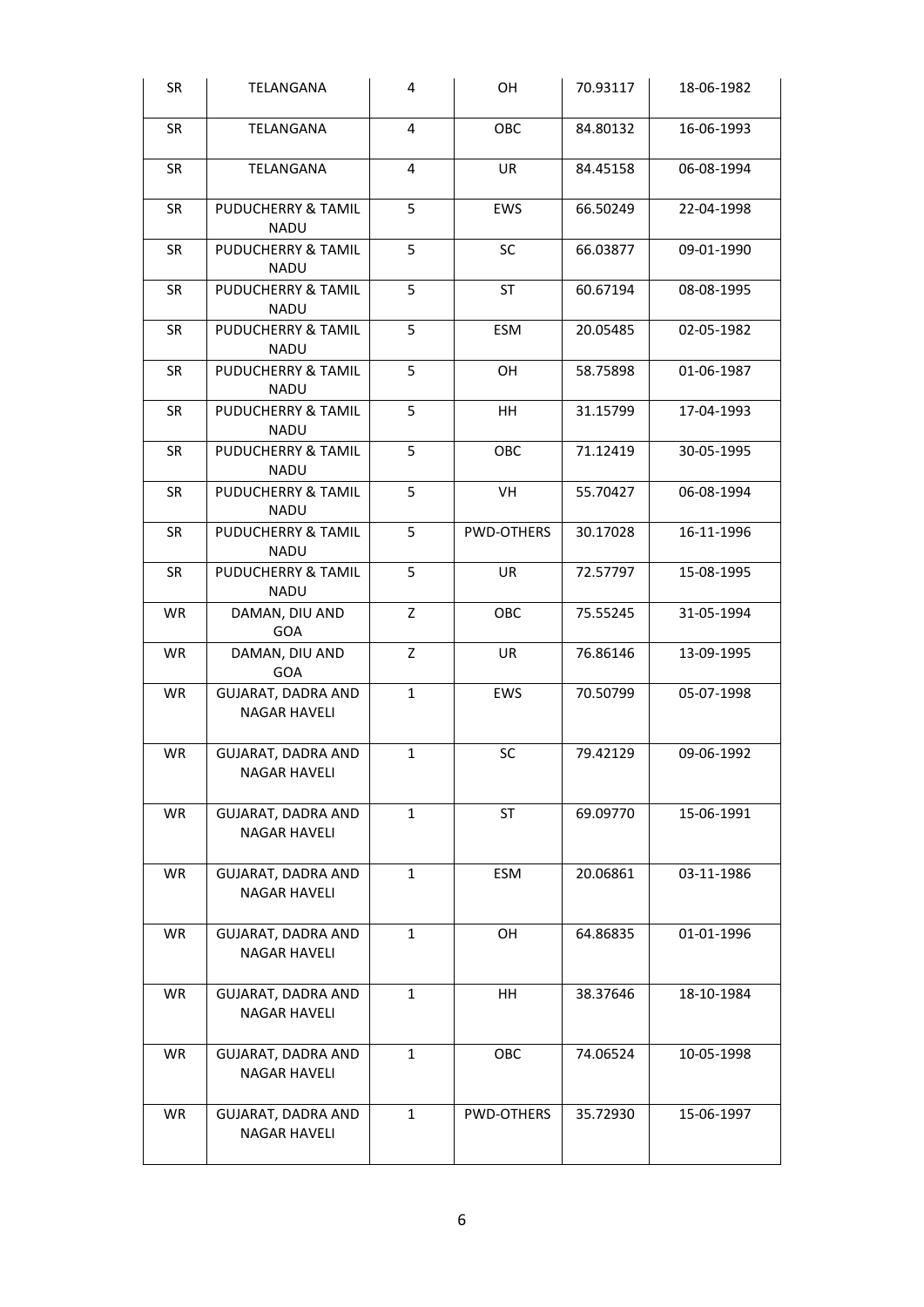| <b>WR</b> | GUJARAT, DADRA AND<br>NAGAR HAVELI | 1              | UR                | 76.72120 | 24-08-1998 |
|-----------|------------------------------------|----------------|-------------------|----------|------------|
| WR.       | <b>MAHARASHTRA</b>                 | $\overline{2}$ | <b>EWS</b>        | 66.53938 | 19-09-1996 |
| WR.       | <b>MAHARASHTRA</b>                 | $\overline{2}$ | SC                | 66.19691 | 24-06-1999 |
| <b>WR</b> | <b>MAHARASHTRA</b>                 | $\overline{2}$ | ST                | 54.90312 | 23-01-1991 |
| <b>WR</b> | <b>MAHARASHTRA</b>                 | $\overline{2}$ | <b>ESM</b>        | 20.03559 | 22-10-1983 |
| WR.       | <b>MAHARASHTRA</b>                 | $\overline{2}$ | OH.               | 56.76522 | 12-03-2000 |
| <b>WR</b> | <b>MAHARASHTRA</b>                 | $\overline{2}$ | HH.               | 22.24964 | 10-03-1991 |
| WR.       | <b>MAHARASHTRA</b>                 | $\mathfrak{p}$ | OBC.              | 66.77419 | 10-05-1998 |
| <b>WR</b> | <b>MAHARASHTRA</b>                 | $\overline{2}$ | VH.               | 46.78744 | 19-12-1994 |
| <b>WR</b> | MAHARASHTRA                        | $\overline{2}$ | <b>PWD-OTHERS</b> | 31.87376 | 25-11-2000 |
| WR.       | MAHARASHTRA                        | 2              | UR.               | 67.88235 | 05-02-1997 |

**Note: Rows corresponding to nil available candidates have not been shown in the table.**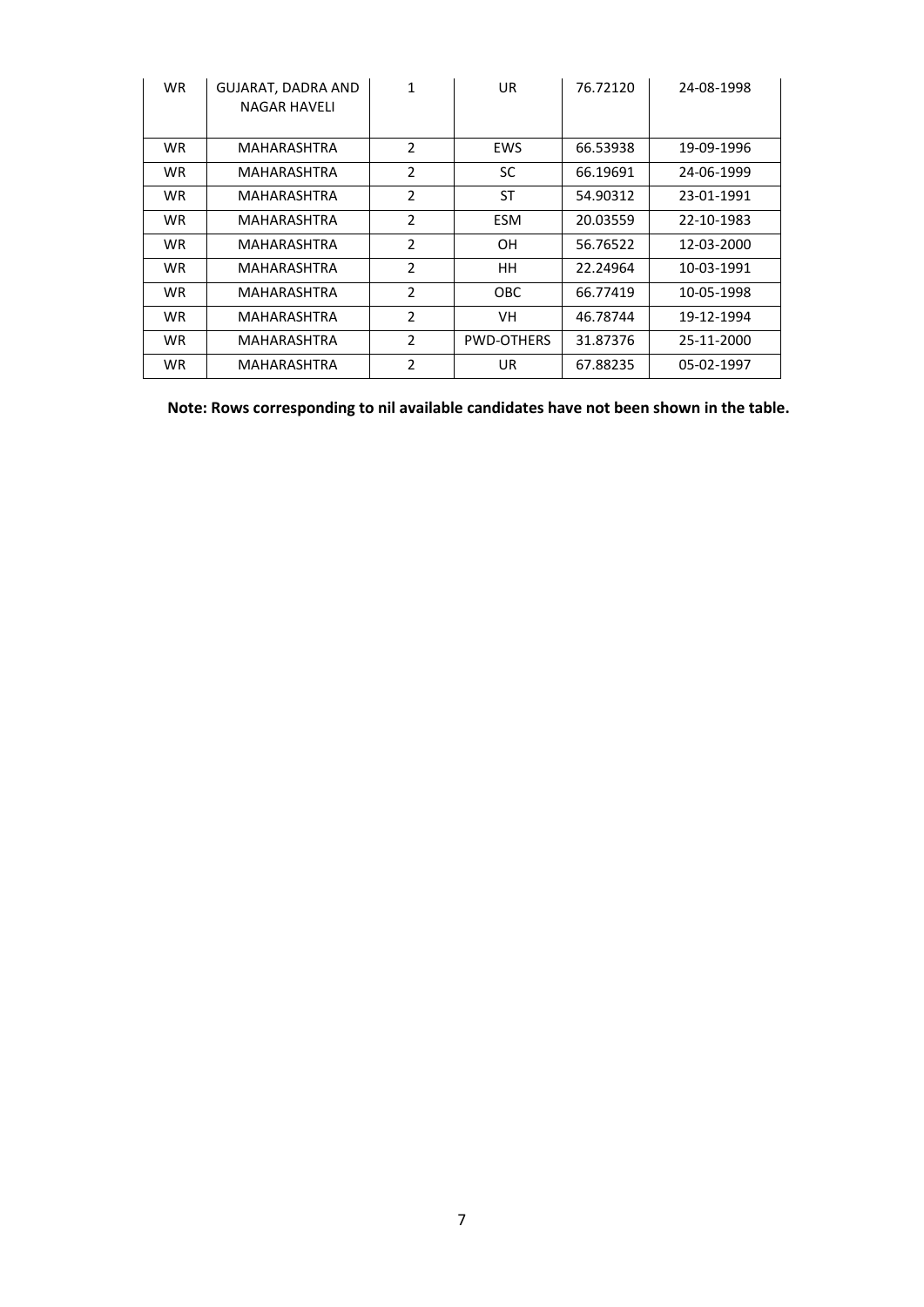|               |                      | State/ UT      | Category          | <b>Cut-off Details</b> |                               |
|---------------|----------------------|----------------|-------------------|------------------------|-------------------------------|
| <b>Region</b> | State/UT             | Code           |                   | <b>Marks</b>           | Date of Birth<br>(DD-MM-YYYY) |
| <b>CR</b>     | <b>BIHAR</b>         | ı              | EWS               | 79.01526               | 20-05-1994                    |
| <b>CR</b>     | <b>BIHAR</b>         | ı              | <b>SC</b>         | 75.62423               | 09-02-1993                    |
| <b>CR</b>     | <b>BIHAR</b>         | ı              | ST                | 62.19389               | 16-01-1998                    |
| <b>CR</b>     | BIHAR                | ı              | <b>ESM</b>        | 43.23728               | 02-10-1982                    |
| <b>CR</b>     | <b>BIHAR</b>         | I              | HН                | 50.16013               | 06-09-1993                    |
| <b>CR</b>     | BIHAR                | T              | OBC               | 81.65299               | 01-10-2000                    |
| <b>CR</b>     | <b>BIHAR</b>         | I              | <b>VH</b>         | 73.31902               | 04-02-1998                    |
| CR            | <b>BIHAR</b>         | ı              | <b>PWD-OTHERS</b> | 46.13262               | 08-05-1999                    |
| <b>CR</b>     | <b>BIHAR</b>         | $\overline{1}$ | UR.               | 81.72343               | 06-03-1993                    |
| <b>CR</b>     | <b>UTTAR PRADESH</b> | J              | EWS               | 72.54791               | 25-06-1998                    |
| <b>CR</b>     | <b>UTTAR PRADESH</b> | J              | <b>SC</b>         | 72.64434               | 15-01-1993                    |
| <b>CR</b>     | UTTAR PRADESH        | J              | <b>ST</b>         | 58.82522               | 05-01-1993                    |
| <b>CR</b>     | <b>UTTAR PRADESH</b> | J              | <b>ESM</b>        | 24.31606               | 01-02-1984                    |
| <b>CR</b>     | <b>UTTAR PRADESH</b> | J              | <b>OH</b>         | 64.84257               | 04-09-1995                    |
| <b>CR</b>     | <b>UTTAR PRADESH</b> | J              | OBC               | 74.90718               | 15-01-1993                    |
| <b>CR</b>     | <b>UTTAR PRADESH</b> | J              | <b>PWD-OTHERS</b> | 47.51151               | 12-01-1997                    |
| <b>CR</b>     | <b>UTTAR PRADESH</b> | J              | UR                | 75.55883               | 18-07-1996                    |
| ER            | <b>ODISHA</b>        | L              | EWS               | 71.46588               | 13-03-1998                    |
| ER            | <b>ODISHA</b>        | L              | <b>SC</b>         | 71.65872               | 27-07-1992                    |
| ER            | ODISHA               | L              | <b>ST</b>         | 59.11069               | 30-04-1989                    |
| ER            | <b>ODISHA</b>        | L              | <b>ESM</b>        | 22.55470               | 01-04-1978                    |
| ER            | <b>ODISHA</b>        | L              | <b>OH</b>         | 60.39617               | 12-02-1993                    |
| ЕR            | ODISHA               | L              | OBC               | 76.27953               | 26-10-1993                    |
| ER            | <b>ODISHA</b>        | L              | VH                | 56.21325               | 15-04-1992                    |
| ER            | <b>ODISHA</b>        | Г              | <b>PWD-OTHERS</b> | 38.18572               | 01-02-1994                    |
| ЕR            | <b>ODISHA</b>        | Г              | <b>UR</b>         | 77.37908               | 25-06-1994                    |
| ER            | <b>WEST BENGAL</b>   | M              | EWS               | 73.47114               | 10-01-1994                    |
| ER            | <b>WEST BENGAL</b>   | M              | <b>SC</b>         | 73.35300               | 29-04-1994                    |
| ER            | <b>WEST BENGAL</b>   | M              | ST                | 60.13283               | 19-09-1993                    |
| ER            | <b>WEST BENGAL</b>   | M              | ESM               | 25.65097               | 02-01-1975                    |
| ER            | <b>WEST BENGAL</b>   | M              | HH                | 50.05068               | 11-08-1993                    |
| ER            | <b>WEST BENGAL</b>   | М              | OBC               | 77.77340               | 04-07-1991                    |
| ER            | <b>WEST BENGAL</b>   | M              | UR                | 80.60937               | 11-10-1993                    |
| KKR           | <b>KARNATAKA</b>     | 6              | <b>EWS</b>        | 73.12928               | 05-04-1993                    |
| KKR           | KARNATAKA            | 6              | <b>SC</b>         | 73.32941               | 30-04-1994                    |
| <b>KKR</b>    | KARNATAKA            | 6              | ST                | 66.96572               | 14-09-1992                    |
| KKR           | KARNATAKA            | 6              | ESM               | 42.59715               | 05-07-1977                    |
| KKR           | KARNATAKA            | 6              | OBC               | 76.14622               | 29-11-1990                    |
| KKR           | KARNATAKA            | 6              | VH                | 63.30461               | 01-07-1993                    |
| KKR           | KARNATAKA            | 6              | PWD-OTHERS        | 29.85952               | 01-07-1998                    |
| KKR           | KARNATAKA            | 6              | UR                | 75.70132               | 17-06-1994                    |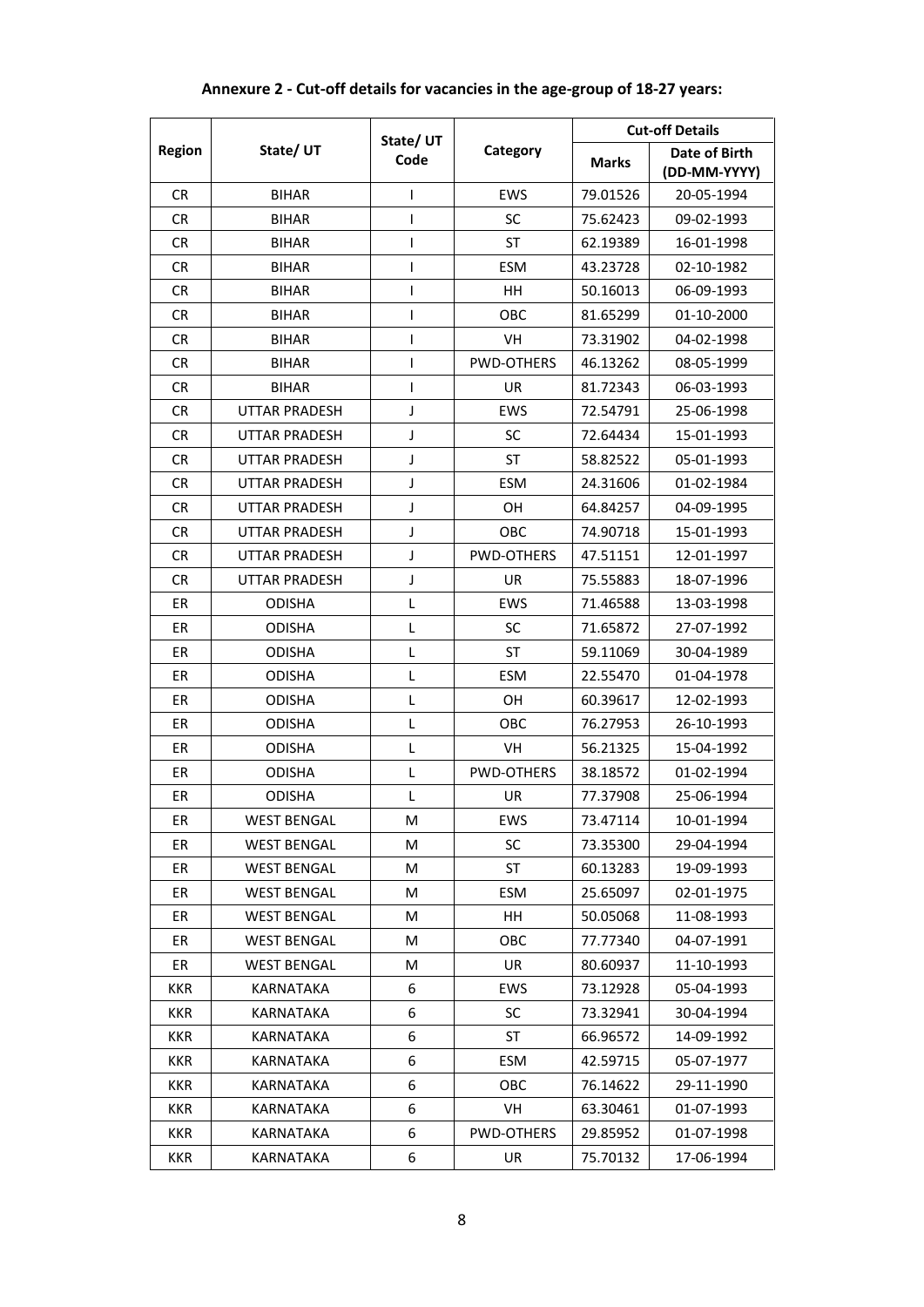| <b>KKR</b> | <b>KERALA</b>         | $\overline{7}$ | <b>EWS</b> | 77.87975 | 22-10-1993 |
|------------|-----------------------|----------------|------------|----------|------------|
| <b>KKR</b> | KERALA                | 7              | <b>SC</b>  | 70.04895 | 01-12-1993 |
| <b>KKR</b> | KERALA                | 7              | ST         | 57.66466 | 06-04-1993 |
| <b>KKR</b> | <b>KERALA</b>         | 7              | <b>ESM</b> | 58.58755 | 12-04-1981 |
| <b>KKR</b> | <b>KERALA</b>         | 7              | <b>OH</b>  | 62.22675 | 22-01-1988 |
| KKR        | <b>KERALA</b>         | 7              | OBC        | 79.30165 | 15-07-1994 |
| <b>KKR</b> | KERALA                | 7              | UR         | 80.98144 | 09-06-1998 |
| MPR        | CHHATTISGARH          | W              | ST         | 63.64400 | 05-07-1993 |
| <b>MPR</b> | <b>CHHATTISGARH</b>   | W              | ОВС        | 76.93684 | 24-11-1990 |
| MPR        | <b>CHHATTISGARH</b>   | W              | UR         | 75.17623 | 12-07-1993 |
| MPR        | MADHYA PRADESH        | Υ              | EWS        | 69.38111 | 12-04-1996 |
| <b>MPR</b> | MADHYA PRADESH        | Υ              | <b>SC</b>  | 70.66586 | 03-01-1994 |
| MPR        | MADHYA PRADESH        | Υ              | ST         | 60.64064 | 03-02-1994 |
| <b>MPR</b> | <b>MADHYA PRADESH</b> | Υ              | <b>ESM</b> | 25.42668 | 28-07-1981 |
| <b>MPR</b> | MADHYA PRADESH        | Υ              | <b>OH</b>  | 59.56541 | 12-07-1994 |
| MPR        | MADHYA PRADESH        | Υ              | HН         | 36.66734 | 30-12-1987 |
| MPR        | <b>MADHYA PRADESH</b> | Υ              | OBC        | 70.19623 | 18-12-1997 |
| <b>MPR</b> | MADHYA PRADESH        | Υ              | VH         | 60.63045 | 01-01-1995 |
| <b>MPR</b> | MADHYA PRADESH        | Υ              | PWD-OTHERS | 37.32244 | 08-04-1995 |
| MPR        | MADHYA PRADESH        | Υ              | UR         | 72.54791 | 27-11-1995 |
| <b>NER</b> | ARUNACHAL<br>PRADESH  | P              | <b>EWS</b> | 69.32330 | 15-02-1994 |
| <b>NER</b> | ARUNACHAL<br>PRADESH  | P              | <b>SC</b>  | 71.40275 | 13-04-1989 |
| <b>NER</b> | ARUNACHAL<br>PRADESH  | P              | <b>ESM</b> | 21.11007 | 16-01-1980 |
| <b>NER</b> | ARUNACHAL<br>PRADESH  | P              | OBC        | 74.64560 | 14-05-1993 |
| <b>NER</b> | ARUNACHAL<br>PRADESH  | P              | UR         | 76.76813 | 24-01-1995 |
| <b>NER</b> | ASSAM                 | Q              | EWS        | 68.01269 | 12-12-1992 |
| <b>NER</b> | ASSAM                 | Q              | SC         | 69.85760 | 18-06-1997 |
| <b>NER</b> | ASSAM                 | Q              | <b>ST</b>  | 60.56939 | 03-10-1999 |
| <b>NER</b> | ASSAM                 | Q              | <b>ESM</b> | 24.84658 | 16-06-1974 |
| <b>NER</b> | ASSAM                 | Q              | <b>OH</b>  | 58.37067 | 16-04-2000 |
| <b>NER</b> | ASSAM                 | Q              | OBC        | 71.74851 | 19-07-1990 |
| <b>NER</b> | ASSAM                 | Q              | PWD-OTHERS | 33.09492 | 08-01-1997 |
| <b>NER</b> | ASSAM                 | Q              | UR         | 72.73663 | 28-03-1994 |
| <b>NER</b> | <b>MANIPUR</b>        | R              | UR         | 79.01526 | 24-11-1999 |
| <b>NER</b> | MEGHALAYA             | S              | <b>EWS</b> | 67.65574 | 18-05-1994 |
| <b>NER</b> | MEGHALAYA             | S              | <b>SC</b>  | 69.70954 | 01-04-1988 |
| <b>NER</b> | MEGHALAYA             | S              | ST         | 63.21384 | 02-02-1994 |
| <b>NER</b> | MEGHALAYA             | S              | ESM        | 21.56935 | 14-07-1984 |
| NER        | MEGHALAYA             | S              | овс        | 70.66586 | 25-03-1993 |
| <b>NER</b> | MEGHALAYA             | S              | UR.        | 71.94980 | 24-04-1994 |
| NR         | DELHI                 | F              | EWS        | 69.57058 | 11-07-1997 |
| NR.        | <b>DELHI</b>          | F              | <b>SC</b>  | 72.87307 | 20-09-1995 |
| ΝR         | DELHI                 | F              | ST         | 62.36752 | 12-01-1997 |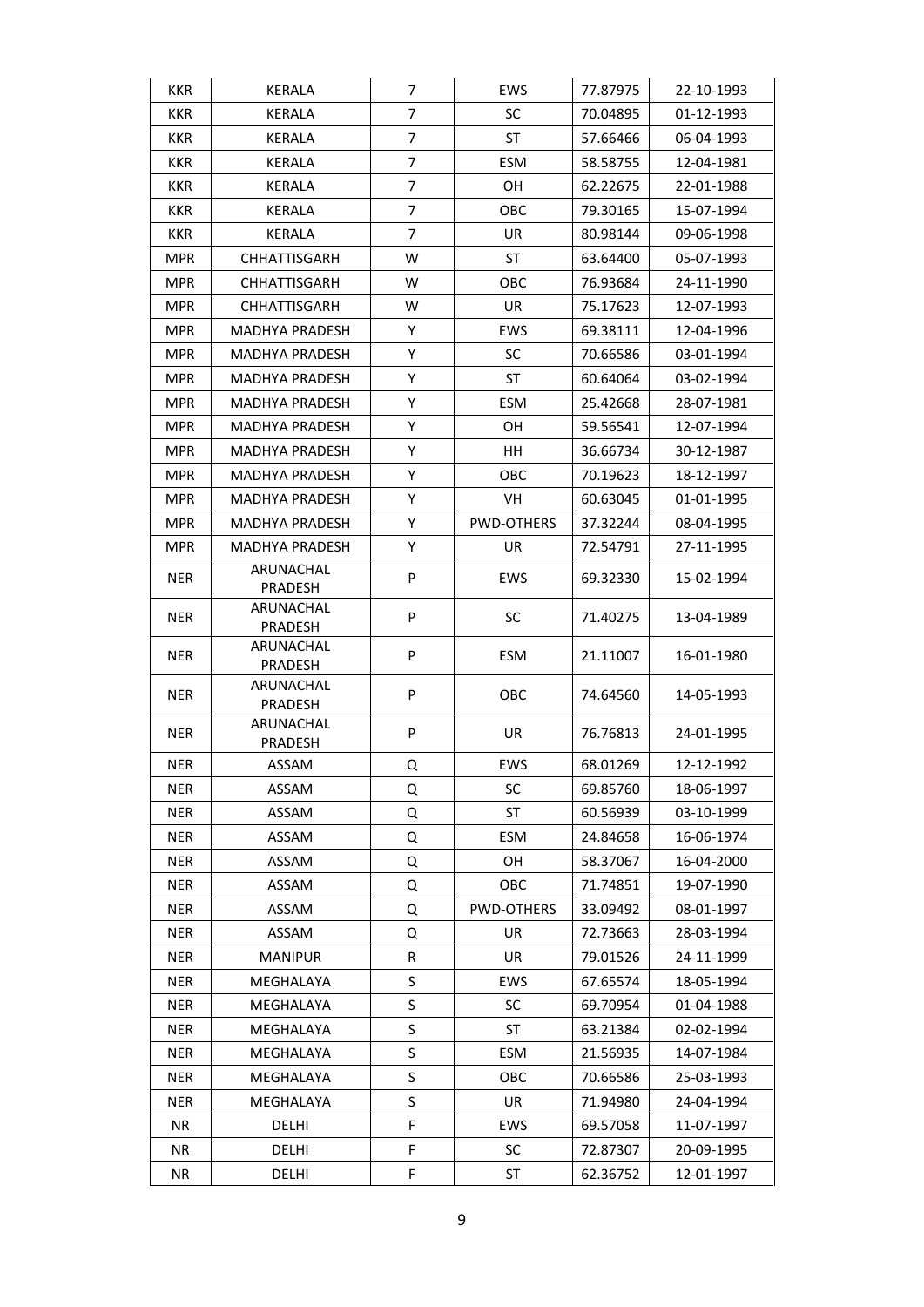| NR.        | DELHI                      | F | <b>ESM</b>        | 20.00047 | 15-08-1982 |
|------------|----------------------------|---|-------------------|----------|------------|
| NR.        | <b>DELHI</b>               | F | OН                | 59.33999 | 12-03-1996 |
| <b>NR</b>  | <b>DELHI</b>               | F | HH                | 29.64202 | 22-10-1992 |
| NR.        | DELHI                      | F | <b>OBC</b>        | 69.79630 | 06-08-1999 |
| NR.        | <b>DELHI</b>               | F | VH                | 54.91678 | 20-12-1998 |
| NR.        | DELHI                      | F | UR                | 73.28927 | 11-08-1995 |
| NR.        | RAJASTHAN                  | G | <b>EWS</b>        | 81.46359 | 18-07-1998 |
| NR.        | RAJASTHAN                  | G | <b>SC</b>         | 78.76967 | 07-07-1993 |
| NR.        | RAJASTHAN                  | G | ST                | 84.35684 | 05-01-1988 |
| NR.        | RAJASTHAN                  | G | <b>ESM</b>        | 50.02431 | 30-06-1984 |
| NR.        | RAJASTHAN                  | G | OBC               | 80.86056 | 07-06-1994 |
| NR         | RAJASTHAN                  | G | <b>UR</b>         | 85.37106 | 01-07-1994 |
| NR.        | UTTARAKHAND                | н | EWS               | 69.34491 | 28-02-1993 |
| NR.        | UTTARAKHAND                | н | <b>SC</b>         | 72.31221 | 18-05-1994 |
| NR.        | UTTARAKHAND                | н | ST                | 61.76329 | 22-07-1994 |
| NR.        | UTTARAKHAND                | н | <b>ESM</b>        | 50.82141 | 12-04-1982 |
| NR.        | UTTARAKHAND                | н | OBC               | 72.99890 | 11-06-1991 |
| NR         | UTTARAKHAND                | н | VH                | 53.15498 | 25-10-1996 |
| NR.        | UTTARAKHAND                | н | UR.               | 76.76813 | 25-01-1994 |
| <b>NWR</b> | CHANDIGARH                 | Α | EWS               | 83.95680 | 14-03-1996 |
| <b>NWR</b> | CHANDIGARH                 | А | <b>SC</b>         | 89.41777 | 02-05-1997 |
| <b>NWR</b> | CHANDIGARH                 | Α | ESM               | 26.76376 | 25-04-1985 |
| <b>NWR</b> | CHANDIGARH                 | Α | OBC               | 84.70525 | 30-04-1991 |
| <b>NWR</b> | CHANDIGARH                 | Α | <b>UR</b>         | 91.96281 | 06-09-1993 |
| <b>NWR</b> | HARYANA                    | С | EWS               | 93.80592 | 09-12-1996 |
| <b>NWR</b> | HARYANA                    | C | <b>SC</b>         | 95.59577 | 27-04-1998 |
| <b>NWR</b> | HARYANA                    | С | ST                | 75.27146 | 07-05-1988 |
| <b>NWR</b> | HARYANA                    | С | ESM               | 28.23235 | 15-05-1967 |
| <b>NWR</b> | <b>HARYANA</b>             | C | 0H                | 76.17832 | 22-02-1993 |
| <b>NWR</b> | HARYANA                    | С | OBC               | 95.46365 | 08-07-1999 |
| <b>NWR</b> | HARYANA                    | С | UR.               | 96.37495 | 01-07-1996 |
| <b>NWR</b> | <b>JAMMU &amp; KASHMIR</b> | В | <b>EWS</b>        | 78.65235 | 08-03-1994 |
| <b>NWR</b> | <b>JAMMU &amp; KASHMIR</b> | В | <b>SC</b>         | 78.35344 | 04-02-1994 |
| <b>NWR</b> | <b>JAMMU &amp; KASHMIR</b> | B | ST                | 69.49192 | 15-10-1993 |
| <b>NWR</b> | JAMMU & KASHMIR            | B | ESM               | 20.15475 | 18-07-1978 |
| <b>NWR</b> | <b>JAMMU &amp; KASHMIR</b> | В | OBC               | 78.16414 | 16-06-1992 |
| <b>NWR</b> | JAMMU & KASHMIR            | В | <b>PWD-OTHERS</b> | 40.94568 | 01-01-1994 |
| <b>NWR</b> | <b>JAMMU &amp; KASHMIR</b> | В | UR                | 80.32121 | 18-03-1998 |
| <b>NWR</b> | <b>PUNJAB</b>              | E | OBC               | 80.77381 | 06-07-1991 |
| <b>NWR</b> | <b>PUNJAB</b>              | Е | UR                | 89.93503 | 27-06-1994 |
| SR         | TELANGANA                  | 4 | <b>EWS</b>        | 82.31921 | 16-05-1993 |
| SR         | TELANGANA                  | 4 | <b>SC</b>         | 76.71928 | 19-04-1992 |
| <b>SR</b>  | TELANGANA                  | 4 | ST                | 76.24545 | 05-04-1990 |
| SR         | TELANGANA                  | 4 | ESM               | 20.56723 | 04-06-1982 |
| SR         | TELANGANA                  | 4 | HH                | 44.99434 | 03-08-1993 |
| SR         | TELANGANA                  | 4 | OBC               | 84.01207 | 06-08-1994 |